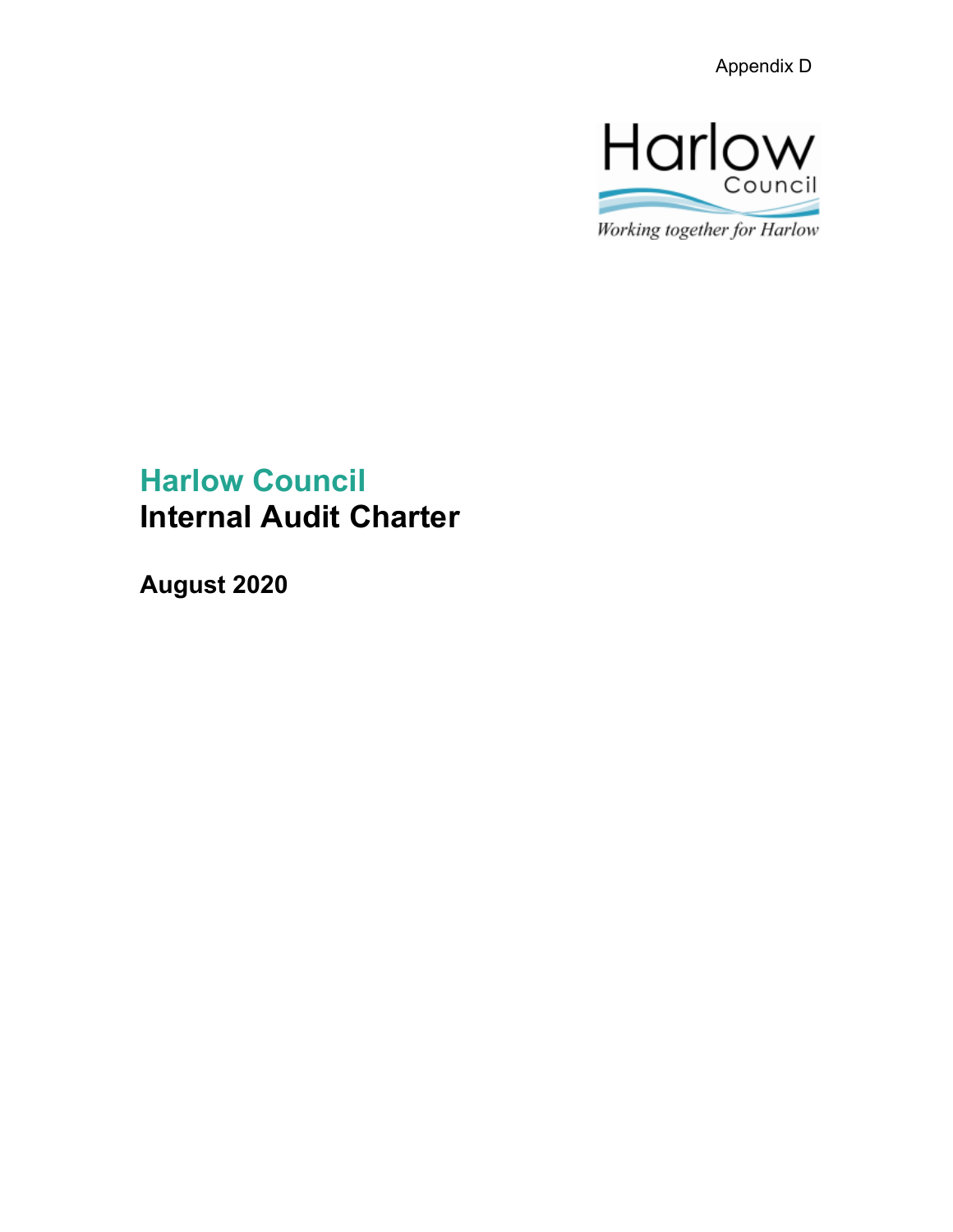#### **INTERNAL AUDIT CHARTER**

#### **1. INTRODUCTION AND PURPOSE**

- 1.1 The purpose of this Charter is to set out the nature, role, responsibility, status and authority of Internal Audit within Harlow District Council, and to outline the scope of Internal Audit work. The Charter will also be used to monitor the performance of the Internal Audit function.
- 1.2 The United Kingdom Public Sector Internal Auditing Standards (UKPSIAS) define Internal Auditing as:

'*An independent, objective assurance and consulting activity designed to add value and improve an organisation's operations. It helps an organisation accomplish its objectives by bringing a systematic, disciplined approach to evaluate and improve the effectiveness of risk management, control and governance processes'*.

1.3 Internal Audit work is conducted in accordance with the UKPSIAS and **is** consistent with the mandatory elements of the International Professional Practices Framework (the Core Principles for the Professional Practice of Internal Auditing, the Code of Ethics, the Standards and the Definition of Internal Auditing) which can be found on the Chartered Institute of Internal Auditors website.

#### **2. REVIEW OF THE AUDIT CHARTER**

2.1 This Charter will be subject to annual review by the Internal Audit Manager and any significant changes presented to the Audit and Standards Committee for approval.

#### **3. ROLE OF INTERNAL AUDIT**

- 3.1 Within local government there is a statutory requirement for an Internal Audit function. The Accounts and Audit (England) Regulations 2015 require that a local authority 'must undertake an effective internal audit to evaluate the effectiveness of its risk management, control and governance processes'.
- 3.2 In addition, the Council's Chief Finance Officer has a statutory duty under Section 151 of the Local Government Act 1972 to establish a clear framework for the proper administration of the authority's financial affairs. The S151 Officer relies, amongst other sources, upon the work of Internal Audit in reviewing the operation of systems of internal control and financial management.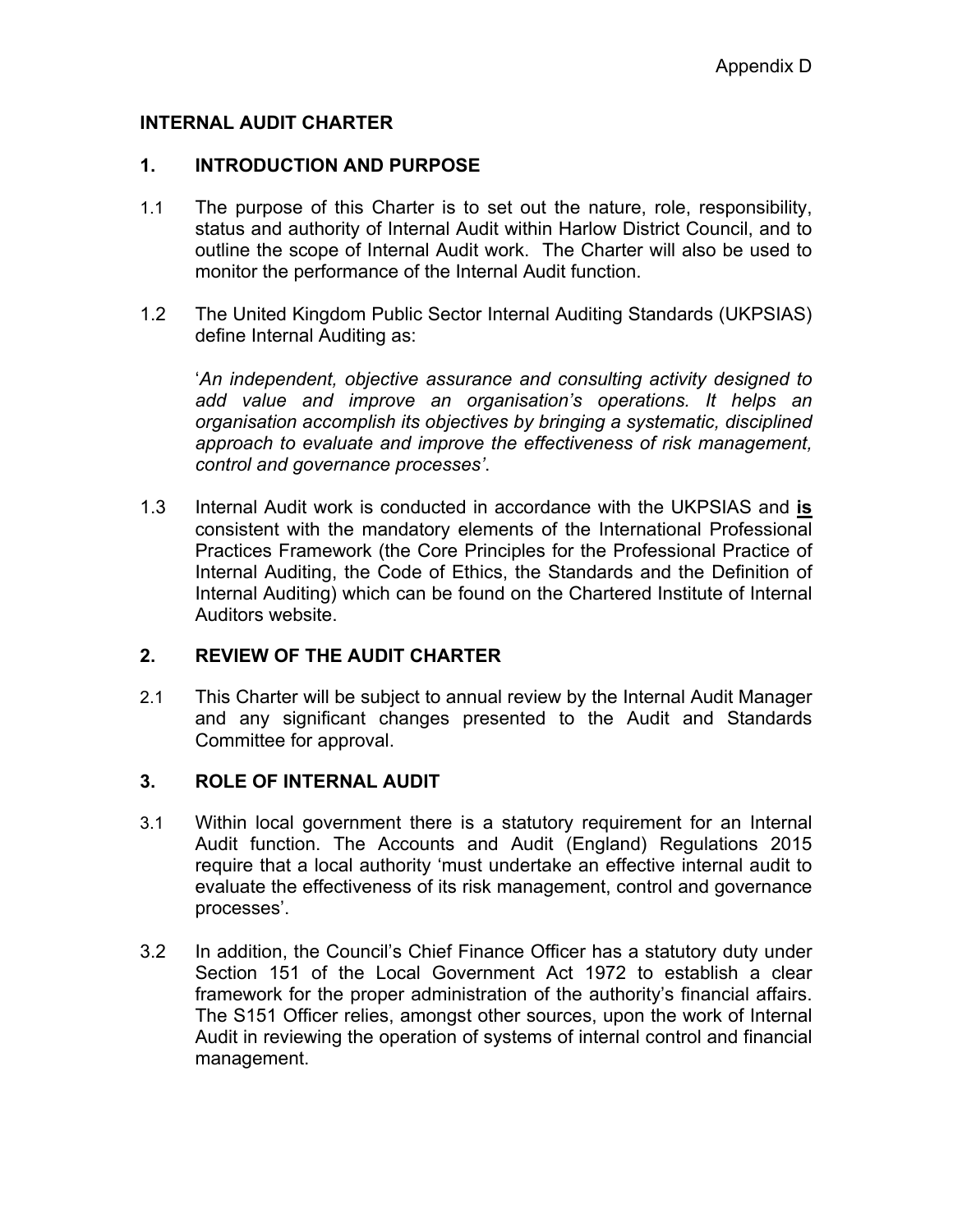- 3.3 Internal Audit's activities and responsibilities are defined and approved by the Audit and Standards Committee, via this Charter, as part of their oversight role, being the Committee charged with independent assurance of the adequacy of the risk management framework, the internal control environment and the integrity of financial reporting.
- 3.4 The Internal Audit Manager reports functionally to the Head of Finance. In recognising the unique and critical role of the Internal Audit Manager, CIPFA's Statement on the Role of the Head of Internal Audit (HIA) sets out five key principles for delivering an effective internal audit function. Each of these five principles is underpinned by expected governance arrangements, core HIA responsibilities and personal and professional standards expected of the post holder. As part of the continuous assessment of the effectiveness of the Internal Audit function, these principles are benchmarked against current practices and reported accordingly.
- 3.5 Internal Audit's primary role is to assist the Council's senior management team, particularly the Head of Finance, the Monitoring Officer, the Chief Executive and Councillors in the effective discharge of their responsibilities. To this end, Internal Audit provides them with analysis, appraisals, recommendations, advice and information to enable effective control over the activities reviewed, including the Council's financial affairs.
- 3.6 Importantly, the Internal Audit Plan culminates in the Internal Audit Manager providing an annual audit opinion to senior management and Councillors on the overall adequacy and effectiveness of the Council's framework of governance, risk management and control which, in turn, informs the Annual Governance Statement. Internal Audit has a significant role/input into the production of the Annual Governance Statement (AGS) which forms part of the published Annual Accounts.
- 3.7 Internal Audit has a role in understanding the key risks of the Council and to examine and evaluate the adequacy and effectiveness of the systems of risk management and internal control operated by the Council.

# **4. MISSION AND AIMS OF INTERNAL AUDIT**

4.1 The Internal Audit function has adopted the Global Institute of Internal Auditors mission statement as follows:

Mission Statement: To enhance and protect organisational value by providing risk based and objective assurance, advice and insight. The core principles being:

- 1. Demonstrates integrity
- 2. Demonstrates competence and due professional care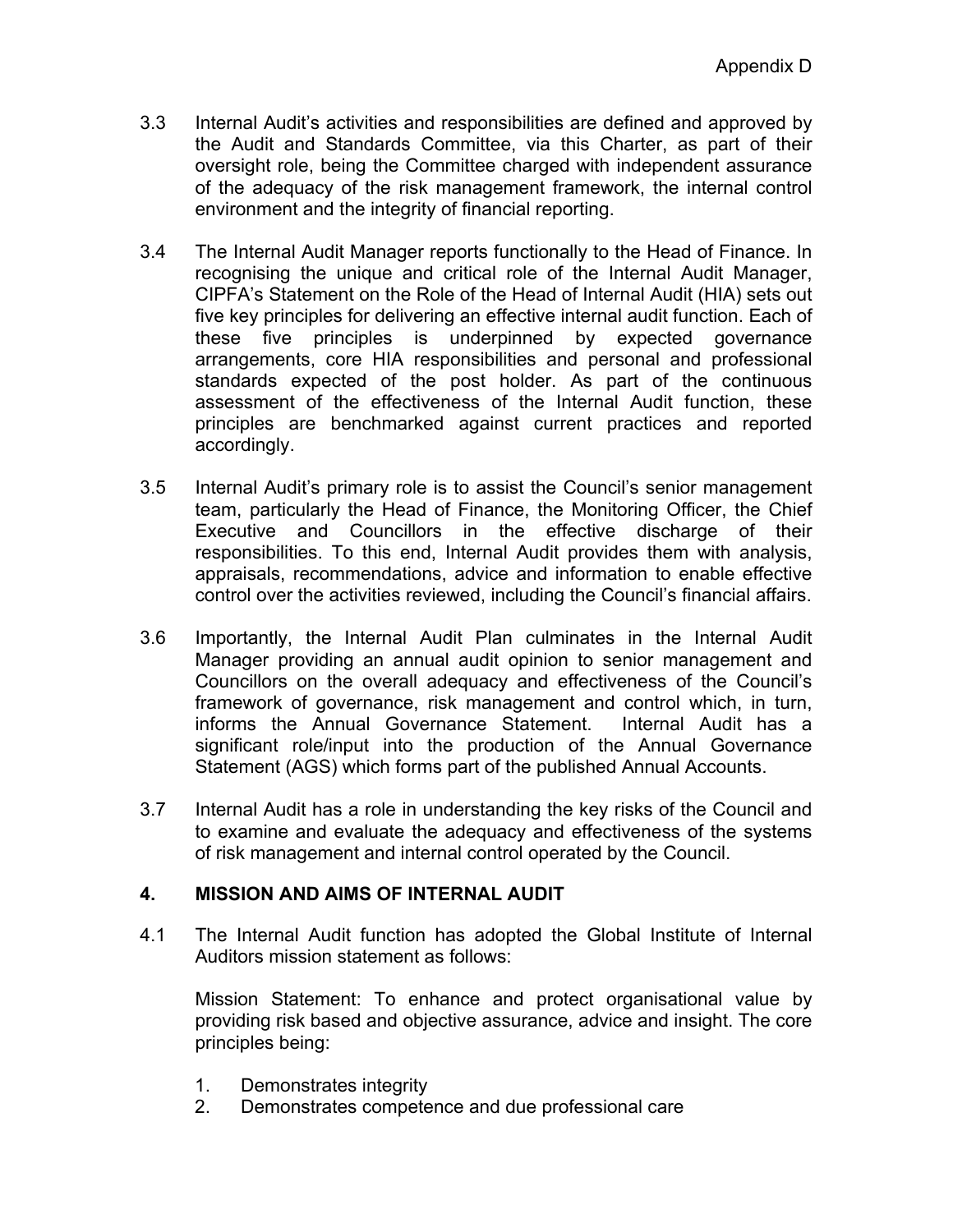- 3. Is objective and free from undue influence (independent)
- 4. Aligns with the strategies, objectives and risks of the organisation
- 5. Is appropriately positioned and adequately resourced
- 6. Demonstrates quality and continuous improvement
- 7. Communicates effectively
- 8. Provides risk-based assurance
- 9. Is insightful, proactive and future focussed
- 10. Promotes organisational improvement
- 4.2 The provision of assurance services is the primary aim for Internal Audit, requiring the Internal Audit Manager to provide an annual Internal Audit opinion based on an objective assessment of the framework of governance, risk management and control. Consultancy services are advisory in nature and are usually performed at the request of the Chief Executive or Heads of Service, with the aim of improving governance, risk management and control and contributing to the overall opinion. The majority of Internal Audit's work is assurance rather than consultancy based.

# **5. RESPONSIBILITIES OF INTERNAL AUDIT**

- 5.1 Internal Audit is responsible for:
	- The examination and evaluation of the adequacy and effectiveness of the organisation's governance, risk management and internal control processes.
	- Compliance with significant policies and procedures established by management and Members
	- Conducting its work in accordance with UKPSIAS and associated codes of ethics and other guidance for the Professional Practice for Internal Auditing.
	- Ensuring that it is appropriately resourced to be able to deliver the agreed Audit Plan.
- 5.2 The delivery of the Internal Audit function is predominantly via in-house resources supplemented where necessary by engaging external resources to cover for periodic shortfalls or, for example, to provide a specific expertise.

# **6. INDEPENDENCE AND OBJECTIVITY**

6.1 Internal Audit will develop its approach to its work in consultation with the Audit and Standards Committee but independently of any specific area of the Council, including matters of audit selection, scope, procedures, frequency, timing, or report content to permit maintenance of a necessary independent and objective approach to its work.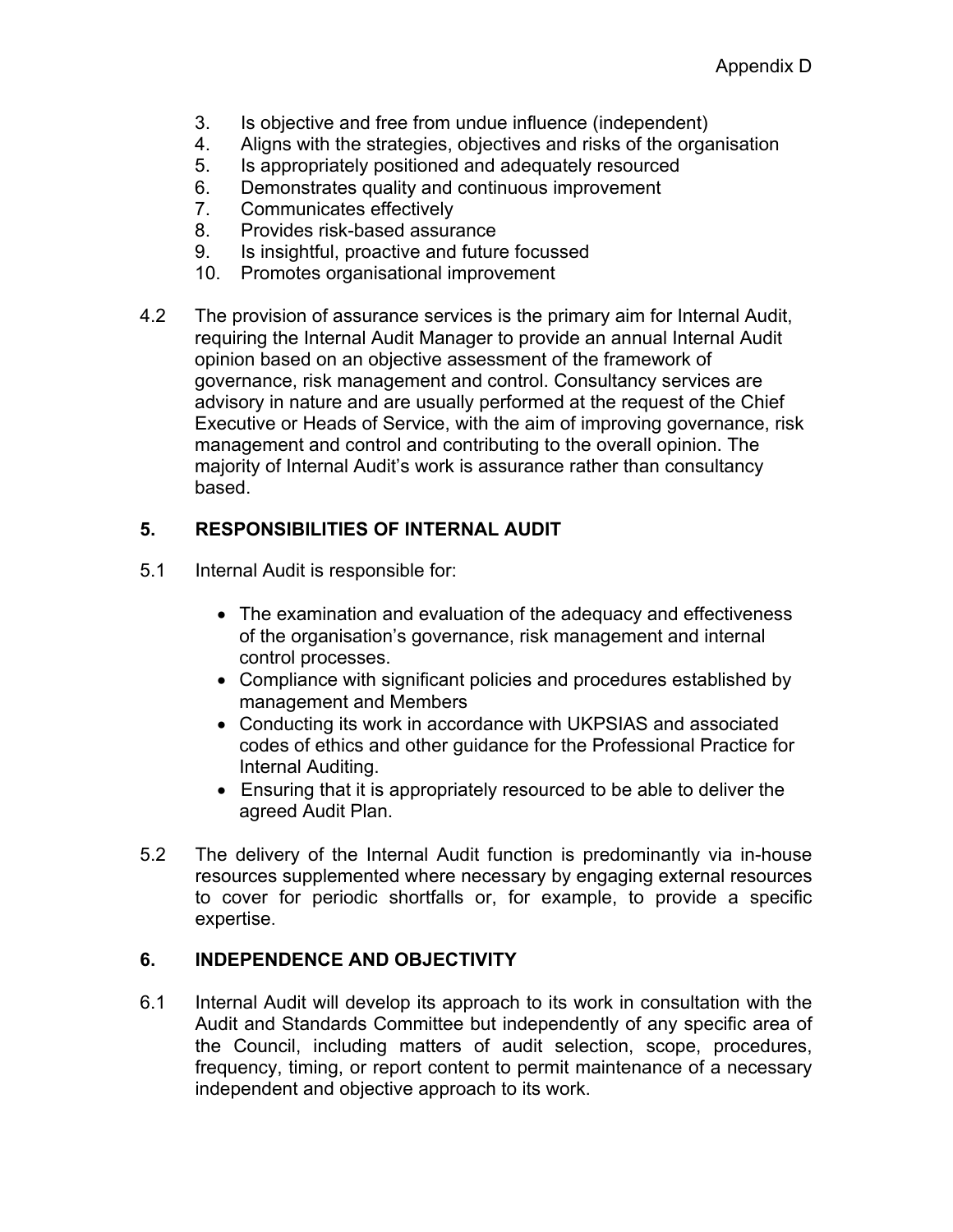- 6.2 Internal auditors will have no direct operational responsibility or authority over any of the activities audited. Accordingly, they will not implement internal controls, develop procedures, install systems, prepare records, or engage in any other activity that may impair their judgement. Internal Audit may, however, review systems under development and advise on appropriate controls without prejudicing its right to subsequently audit such systems.
- 6.3 Where the Internal Audit Manager has or is expected to have roles and/or responsibilities that fall outside of internal auditing, safeguards will be established to limit impairments to independence or objectivity. For example, the Internal Audit Manager may be asked to take on responsibility for compliance or risk management activities. These roles could impair, or appear to impair, the organisational independence of the Internal Audit function. Safeguards would include oversight by the Audit and Standards Committee, periodic evaluation of reporting lines and responsibilities and developing alternative processes to obtain assurance related to the areas of additional responsibility.
- 6.4 The Internal Audit Manager will confirm to the Audit and Standards Committee, at least annually, the organisational independence of the Internal Audit activity.

# **7. CONFLICTS OF INTEREST**

- 7.1 Internal auditors must exhibit the highest level of professional objectivity in gathering, evaluating and communicating information about the activity or process being examined. Internal auditors must make a balanced assessment of all the relevant circumstances and not be unduly influenced by their own interests or by others in forming judgments.
- 7.2 Each auditor is required to proactively declare any potential 'conflict of interest' prior to the commencement of each audit assignment. In addition and where possible, audits are rotated within the team to avoid overfamiliarity and complacency.
- 7.3 In any circumstances where a potential conflict of interest were to arise this would be reported and, where applicable, appropriate arrangements approved by the Head of Finance to avoid any compromise of Internal Audit independence.

# **8. STATUS OF INTERNAL AUDIT IN THE COUNCIL**

8.1 Internal Audit must have direct access to senior management, the Audit and Standards Committee, the Chief Executive and the Chair of the Audit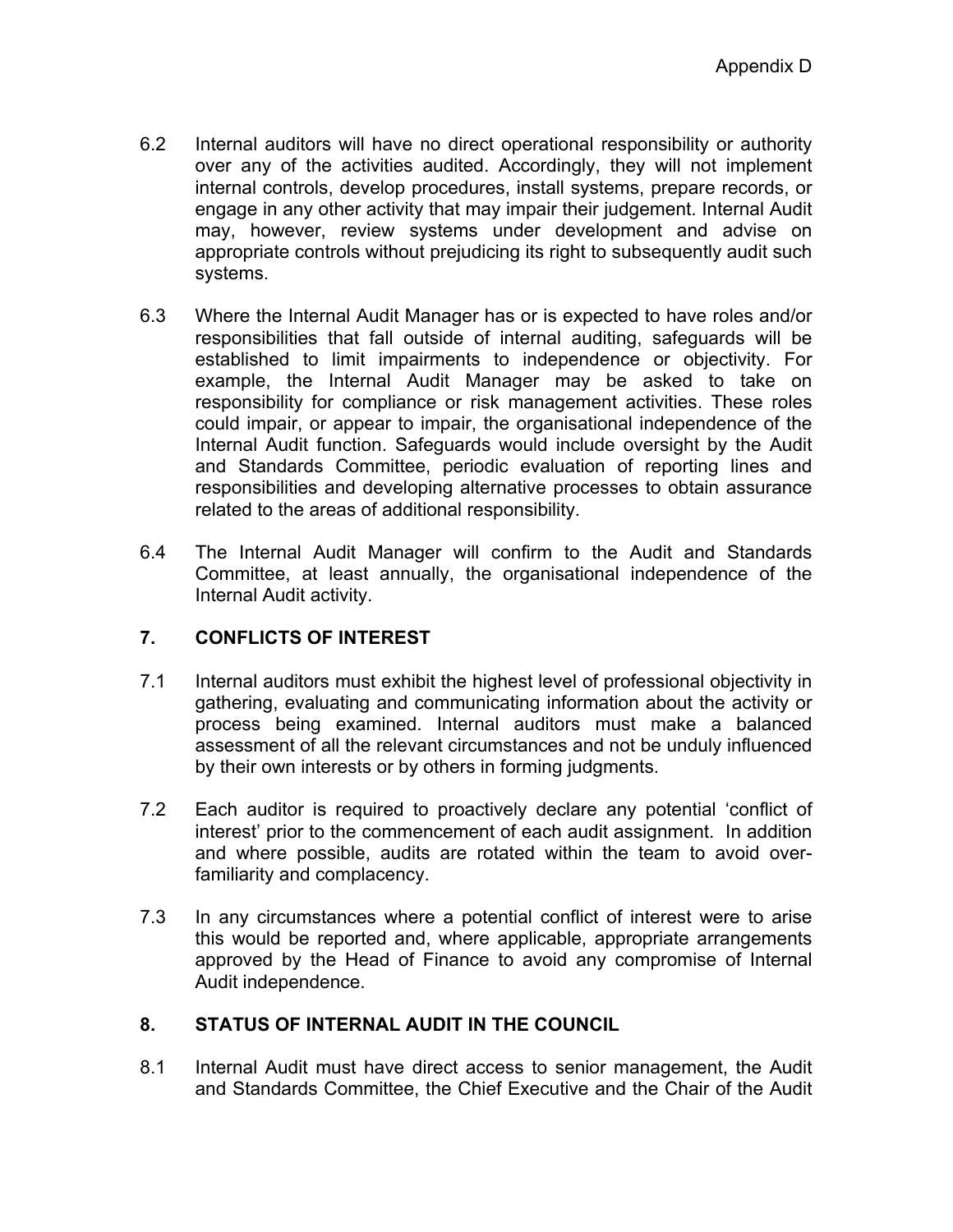and Standards Committee. The Head of Finance will advise the Audit and Standards Committee in relation to the required level of Internal Audit resources required in order for the Committee to make a formed decision in such matters. The Internal Audit Manager will communicate and interact directly with senior management and the Audit and Standards Committee, including between meetings as appropriate. Outside of formal senior management meetings and meetings of the Audit and Standards Committee, the Internal Audit Manager will have direct access to the Chief Executive and to the Chair of the Audit and Standards Committee.

8.2 For the purposes of the Internal Audit activity, the following groups are defined:

#### **Audit and Standards Committee**

The Audit and Standards Committee is responsible for overseeing the effectiveness of the internal audit function, and holding the Internal Audit Manager to account for delivery, through the receipt of regular updates and reports. The Audit and Standards Committee is responsible for the effectiveness of the governance, risk and control environment within the Council, holding managers to account for delivery. The Audit and Standards Committee is also responsible for the overall operation of the Internal Audit function, including:

- Resourcing and financial performance.
- Performance indicators measuring operational effectiveness.
- The overall strategic direction of the service.

#### **Senior Management**

The Council's senior management team is responsible for helping shape the programme of assurance work through an analysis and review of key risks to achieving the Council's objectives and priorities. Senior management provides leadership and direction for the Council.

- 8.3 For line management purposes, the Internal Audit Manager reports to the Head of Finance who approves all decisions regarding the performance evaluation, appointment, or removal of the Internal Audit Manager, in consultation with the Senior Management Board and the Internal Audit shared service Board*,* ensuring feedback is sought from the Chair of the Audit Committee.
- 8.4 The day to day operational management of the Internal Audit function lies with the Internal Audit Manager, who is accountable through the Head of Finance to the Audit and Standards Committee for standards of performance and the proper discharge of the audit function.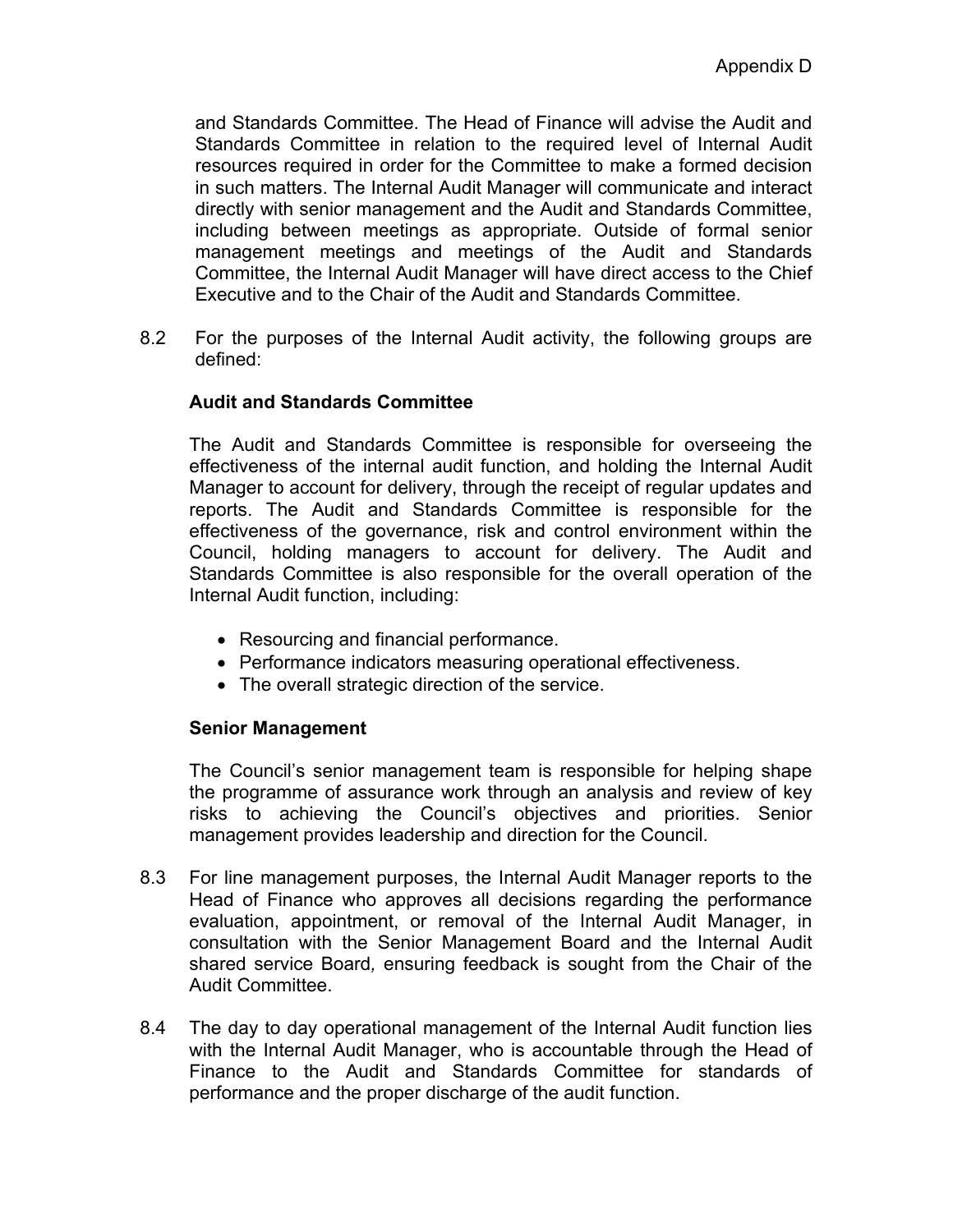8.5 The Internal Audit Manager is responsible for the preparation of the Annual Audit Plan, agreeing it with Councillors and the effective implementation of the Audit Plan. Prior to drawing up the Audit Plan, the Internal Audit Manager will consult with Heads of Service and Senior Management Board with regard to risks, concerns etc. and take account of any issues raised by them.

# **9. AUTHORITY AND ACCESS FOR INTERNAL AUDIT WORK**

- 9.1. Internal Audit, with strict regard to confidentiality and safeguarding records and information, is authorised access to any and all Council records (paper and computerised), physical properties, IT systems and personnel pertinent to carrying out any engagement and subject to third party agreement as may be deemed necessary (e.g. external third party database access). Such access will be granted as and when it may be required with prior notice being given wherever possible. There may be instances when such access may not be subject to prior notice if agreed with the Head of Finance. However, Internal Audit will endeavour to give adequate and reasonable notice, where possible, when working on routine audit reviews.
- 9.2 Internal Audit also has free and unrestricted access to the Audit and Standards Committee and senior management. Internal Audit examines and evaluates, on a risk focused basis, the whole system of controls established by management, not just the controls over financial accounting and reporting, but all operational and management controls.

#### **10. SCOPE**

- 10.1 The scope of Internal Audit work encompasses but is not restricted to the following:
	- the adequacy and effectiveness of the systems of financial, operational and management control and their operation in practice in relation to the Council's defined goals and objectives;
	- the extent of compliance with, relevance of, and financial effect of, policies, strategies, standards, plans and procedures established by the Council and the extent of compliance with external laws and regulations;
	- the extent to which the assets and interests are acquired, accounted for and safeguarded from losses of all kinds arising from waste, extravagance, inefficient administration, poor value for money, fraud or other cause;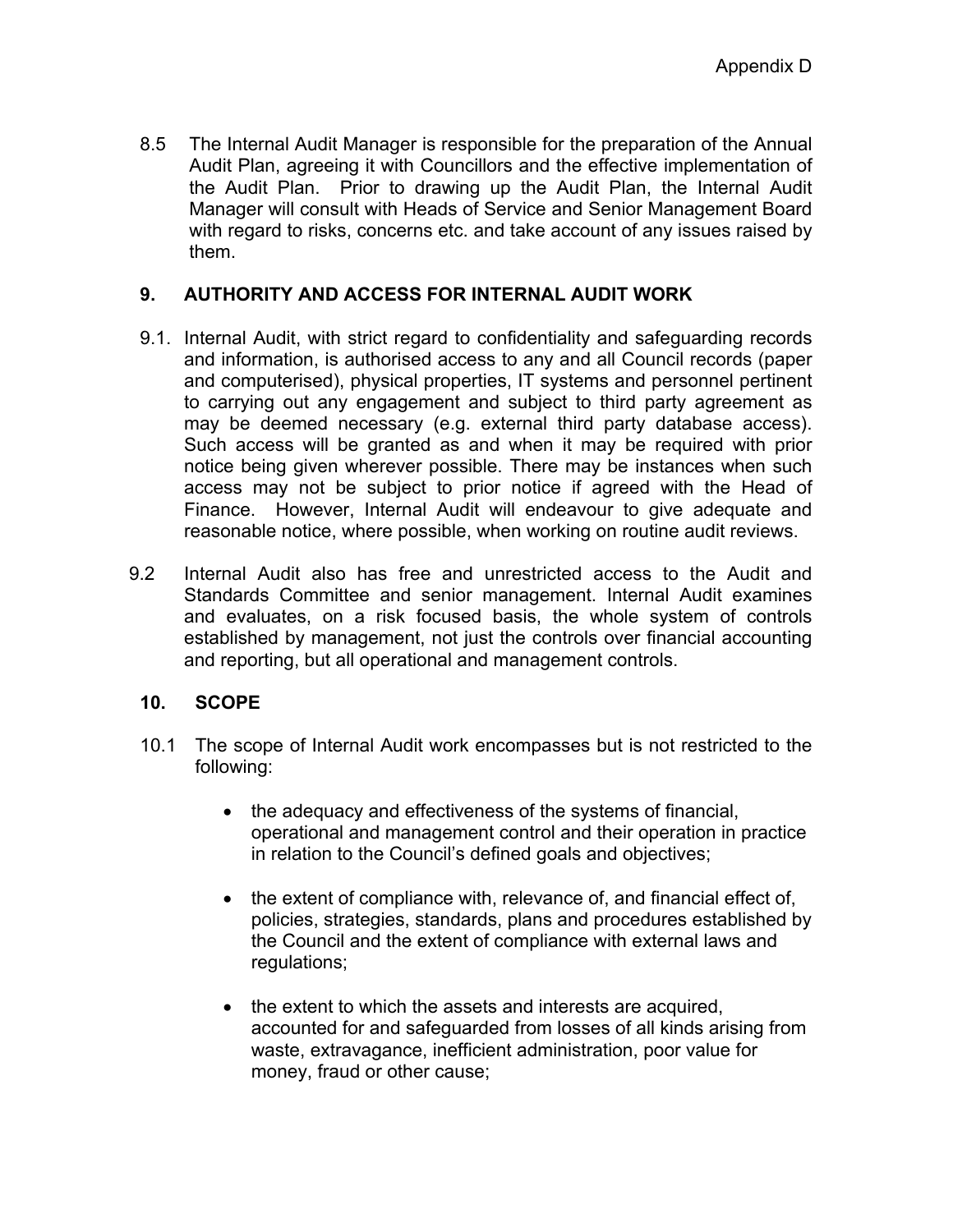- the suitability, reliability and integrity of financial and other management information and the means used to identify, measure, classify and report such information;
- the integrity of processes and systems, including those under development, to ensure that controls offer adequate protection against error, fraud and loss of all kinds; and that the process aligns with the Council's strategic aims;
- the suitability of the organisation of the areas audited for carrying out their function, to ensure that services are provided in a way which is economical, efficient and effective;
- the follow-up actions taken to implement recommendations made and remedy weaknesses identified by Internal Audit, ensuring that good practice is identified and widely communicated;
- the operation of the Council's corporate governance and risk management arrangements.
- 10.2 Internal Audit may undertake work outside of the approved annual Internal Audit plan (normally additional activity requested by management) where it has the necessary skills and resources to do this, and this will be determined by the Internal Audit Manager in consultation with the Head of Finance on a case by case basis.

#### **11. PLANNING AND REPORTING**

- 11.1 A risk based approach is adopted in planning the work of the Internal Audit function. This involves a needs and risk assessment of all the activities carried out by the Council from which an Annual Plan is prepared. The type of audits covered include:
	- Key financial systems reviews
	- Systems/Operational Reviews either high level assurance or full scope detailed reviews.
	- Proactive anti-fraud work and fraud investigations
	- Specialist audits (for example contract/computer/major projects)
	- Corporate governance and risk management support work
	- Audit advice
	- Staff training and promotion of awareness.
- 11.2 The Internal Audit Manager submits to Councillors for approval an Annual Internal Audit Plan, setting out the recommended scope of audit work in the period based upon risk assessment criteria. The Annual Plan is developed with reference to a longer term strategic outlook for Internal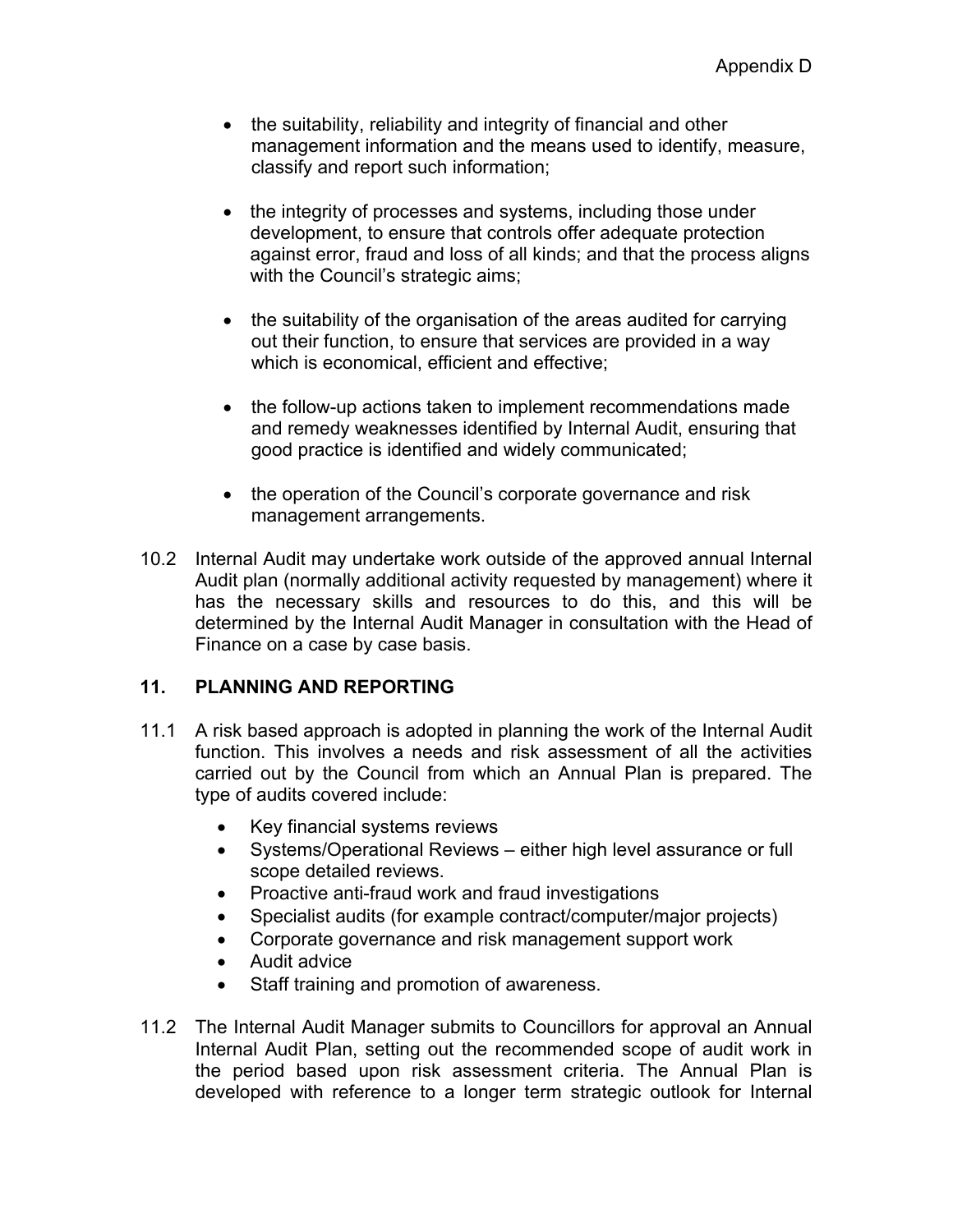Audit work for the three year period, prepared in conjunction with management. The Audit Plan is a dynamic document, which is flexible and reactive to situations arising during the course of the period covered and hence may be subject to review and revision during the year.

- 11.3 In determining the Annual Internal Audit Plan and coverage, the Internal Audit Manager takes into account several factors including the Council's risk management arrangements and other assurance and monitoring arrangements for achieving the Council's objectives. The allocation of resources is based upon the relative knowledge, skills, experience and any specialisms that may be required. The Internal Audit Manager can also draw upon other parties to deliver internal work for example to meet "in-house" shortfalls arising from sickness, vacancies or to provide a particular specialism providing the costs can be managed within the approved operational budget for the audit service. If the Internal Audit Manager considers that the audit resources available in any way limit the scope of Internal Audit or prejudice the ability of Internal Audit to deliver a service consistent with the standards expected, then those charged with the governance of the Council would be advised accordingly.
- 11.4. Internal Audit carry out the work, as agreed, report upon the outcome and findings, and make appropriate recommendations on the action to be taken as a result. Services response will include a timetable for anticipated completion of action to be taken. The reporting arrangements will include both individual and composite reports to Heads of Service and the Senior Management Board and where appropriate to the Audit and Standards Committee, at the agreed intervals.
- 11.5 Internal Audit is responsible for appropriate follow up on report findings and recommendations and will provide updates to the Audit and Standards Committee on the results.
- 11.6 Internal Audit will report to the Audit and Standards Committee, in accordance with the agreed arrangements, on the overall adequacy of the internal control system, governance and risk management arrangements and major findings, recommendations and management actions. Any significant deviation from the approved Audit Plan will be communicated through the periodic activity reporting process.
- 11.7 Based upon its work, Internal Audit is responsible for reporting significant risk exposures and control issues identified to the Senior Management Board and to the Audit and Standards Committee, including fraud risks, governance issues, and other matters needed or requested by these bodies. This ensures that Internal Audit plays a key role in providing assurance on the effectiveness of the entire control environment.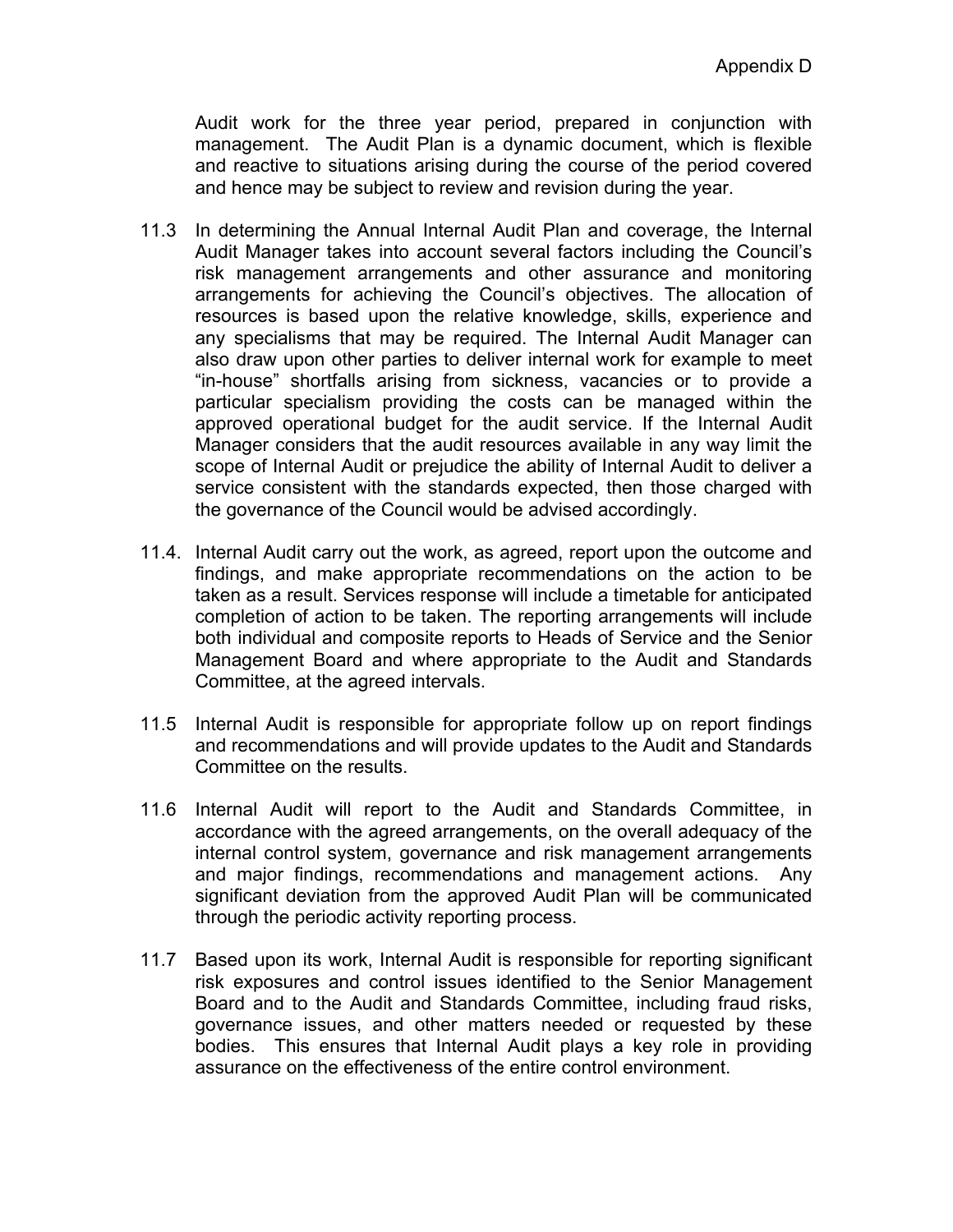# **12. FRAUD AND CORRUPTION**

- 12.1 Internal Audit does not have responsibility for the prevention or detection of fraud and corruption. However, internal auditors should be alert in all their work to risks and exposures that could allow fraud and corruption to take place and to any indicators that fraud and corruption may have occurred. Audit procedures alone, even when performed with due professional care, cannot guarantee that fraud or corruption will be detected.
- 12.2 It is the responsibility of individual service areas to consider the risk and impact of fraud and to design and implement suitable safeguards to mitigate these risks. The role of Internal Audit in relation to countering fraud is to support services in minimising fraud-related risk. It does this in several ways including:
	- Developing and reviewing the Council's Anti-Fraud and Corruption Strategy.
	- Maintaining a Fraud Response Plan.
	- Financial Regulations requiring all incidents of suspected or detected fraud to be notified to Head of Finance and the Internal Audit Manager.
	- Developing and maintaining data and intelligence networks with appropriate bodies including the Cabinet Office (National Fraud Initiative), Police, other Local Authorities and Government agencies.

Internal Audit also aims to provide anti-fraud awareness training and guidelines to staff.

12.3 Once any suspected or detected fraud has been notified to the Internal Audit Manager, the appropriate course of action will be discussed with the Head of Finance and a decision taken as to who should lead any subsequent investigation, whether it is Internal Audit or service management, and whether to report to the police.

# **13. PERIODIC ASSESSMENT**

13.1 Internal Audit will, in conjunction with the Audit and Standards Committee, provide regular reports on its performance and effectiveness drawing upon both quantitative and qualitative measures including adherence to professional standards. Furthermore, there will be mechanisms for quality control/continuous improvement in service delivery through such measures including internal self-assessments, peer reviews and independent external assessment, the latter to be conducted at least every five years.